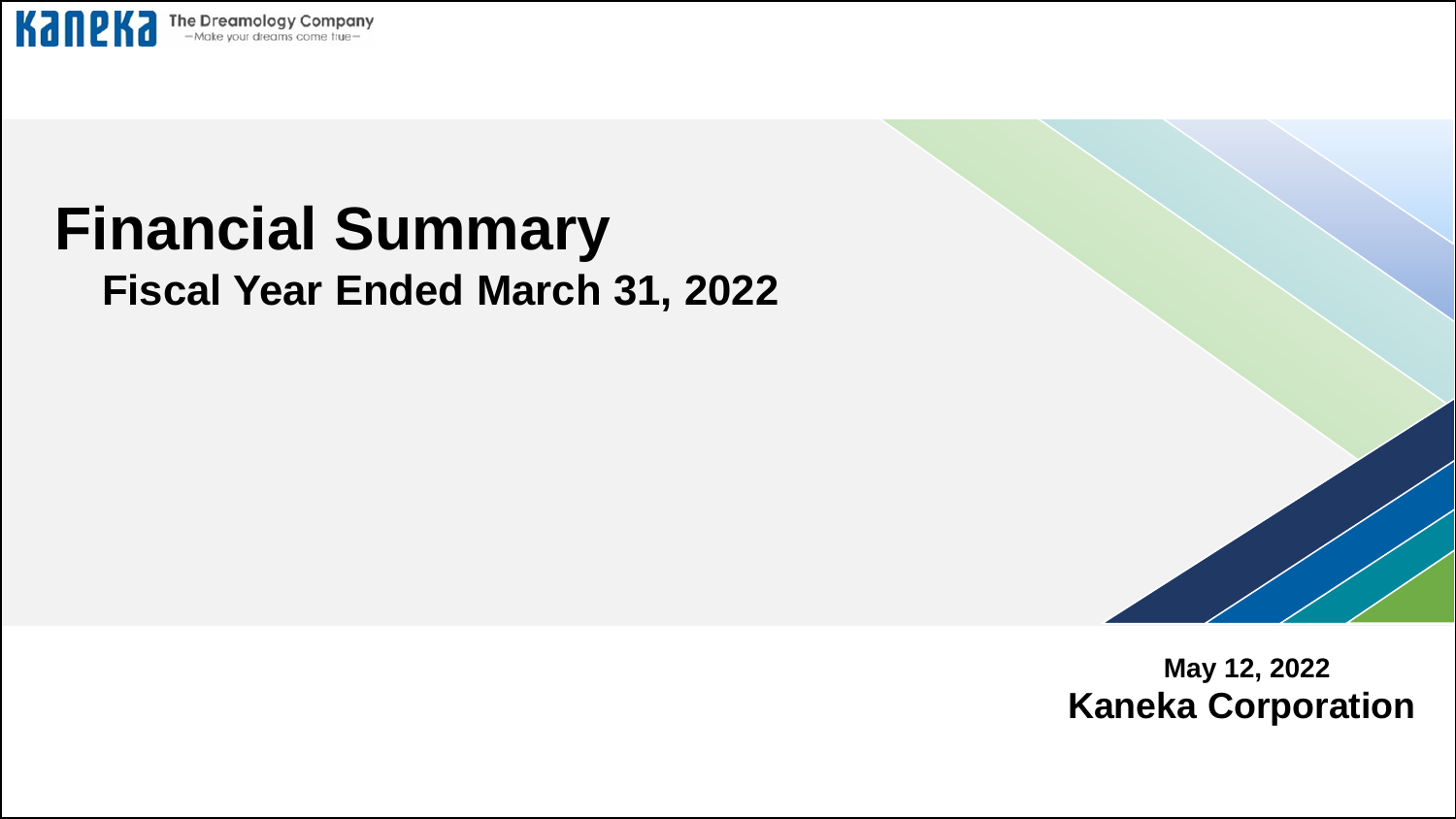| <b>Summary</b>                                         |              |
|--------------------------------------------------------|--------------|
| <b>Net Sales, Operating Income by Segment</b>          | $\mathbf{2}$ |
| Two Remarks about Business Performance of Kaneka Group | З            |
| <b>Business Performance by Segment</b>                 | 4            |
| <b>Consolidated Balance Sheet</b>                      | 8            |
| <b>Consolidated Cash Flow</b>                          | 9            |
| <b>Consolidated Business Forecasts</b>                 | 1 O          |

Forecasts of the operating results and other statements contained in this document are forward-looking statements, which are rationally determined based on information currently available to the Company. For a variety of reasons, actual performance may differ substantially from these projections. They do not constitute a guarantee that the Company will achieve these forecasts or any other forward-looking statements.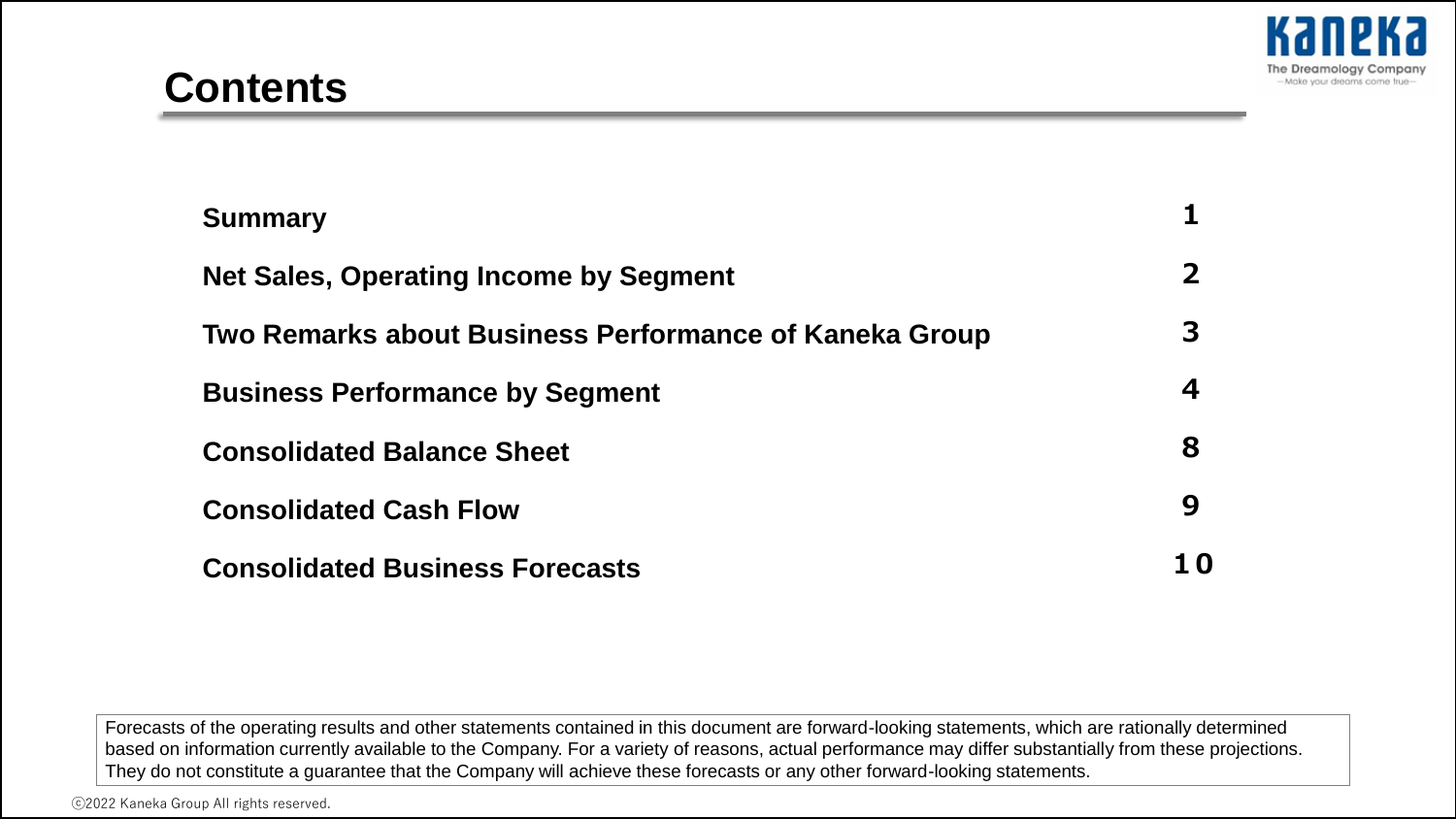# **Summary**

(Billions of yen)

|                                                | וייש ויט טווטווישן |                 |                   |               |  |  |  |  |
|------------------------------------------------|--------------------|-----------------|-------------------|---------------|--|--|--|--|
|                                                | <b>FY2020</b>      | <b>FY2021</b>   | <b>Difference</b> |               |  |  |  |  |
|                                                | Apr.-Mar.          | <b>Apr.-Mar</b> | <b>Amount</b>     | $\frac{9}{6}$ |  |  |  |  |
| <b>Net sales</b>                               | 577.4              | 691.5           | 114.1             | 19.8%         |  |  |  |  |
| <b>Operating income</b>                        | 27.5               | 43.6            | 16.0              | 58.2%         |  |  |  |  |
| <b>Ordinary income</b>                         | 22.1               | 40.8            | 18.7              | 85.0%         |  |  |  |  |
| Net income attributable to<br>owners of parent | 15.8               | 26.5            | 10.7              | 67.3%         |  |  |  |  |
| Net income per share                           | ¥242.68            | ¥406.01         |                   |               |  |  |  |  |

### (The COVID-19 Pandemic and Ukraine Crisis - Honing Our Adaptability -)

- $\triangleright$  The Ukraine situation has become a major disruptive factor in the global situation and has jeopardized the structure of society through resource/energy/food crises, supply chain disruptions and so on.
- $\triangleright$  The world has plunged headlong into completely unpredictable times, and we will hone our strengths in terms of adaptability to be able to respond to changing business environments promptly.

### (The status of the Global Economy and Japan - Growing Concerns for Economic Recovery -)

- $\triangleright$  The global economy has followed a recovery track, supported by the easing of COVID-19 restrictions as well as the fiscal and monetary policies of various countries.
- ➢ Surging prices for energy, materials, food and other resources triggered by the Ukraine issue are accelerating the progress of inflation, and the business environment has become even more uncertain.
- In Japan, the rising prices for energy, food, etc. as well as the shift to a weaker yen are causing many issues to be concerned that these could derail the economic recovery.

(Business Performance of Kaneka Group - Increases in Sales and Profits -)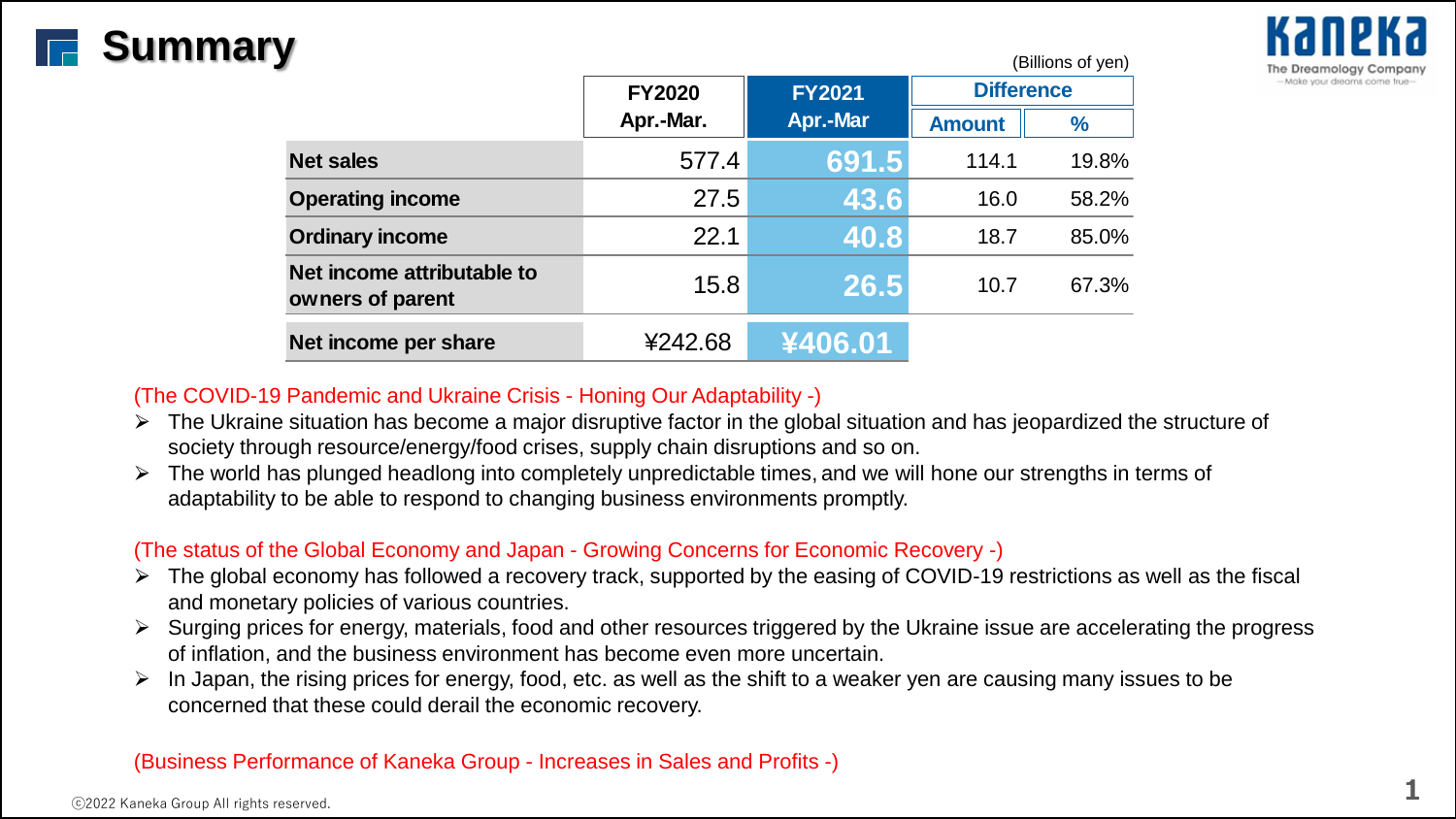# **Net Sales, Operating Income by Segment**



|                           | (Billions of yen)        |                |               |                |              |       |       |               |                |              |                           |           |  |
|---------------------------|--------------------------|----------------|---------------|----------------|--------------|-------|-------|---------------|----------------|--------------|---------------------------|-----------|--|
|                           |                          | Net sales      |               |                |              |       |       |               |                |              |                           |           |  |
|                           |                          |                | <b>FY2020</b> |                |              |       |       | <b>FY2021</b> |                |              | <b>Difference (Total)</b> |           |  |
|                           | 1 <sub>Q</sub>           | 2 <sub>Q</sub> | 3Q            | 4 <sub>O</sub> | <b>Total</b> | 1Q    | 2Q    | 3Q            | $4\Omega$      | <b>Total</b> | <b>Amount</b>             | %         |  |
| <b>Material SU</b>        | 48.9                     | 55.6           | 60.2          | 65.8           | 230.5        | 70.0  | 70.9  | 76.3          | 82.7           | 299.9        | 69.4                      | 30.1%     |  |
| <b>Quality of Life SU</b> | 29.7                     | 33.9           | 39.2          | 38.2           | 141.0        | 40.9  | 41.9  | 43.4          | 42.9           | 169.1        | 28.1                      | 19.9%     |  |
| <b>Health Care SU</b>     | 11.7                     | 12.8           | 14.1          | 13.9           | 52.4         | 13.2  | 13.4  | 15.4          | 16.9           | 58.9         | 6.5                       | 12.4%     |  |
| <b>Nutrition SU</b>       | 35.9                     | 37.6           | 41.1          | 37.8           | 152.4        | 39.8  | 39.7  | 43.1          | 40.0           | 162.6        | 10.2                      | 6.7%      |  |
| <b>Others</b>             | 0.4                      | 0.2            | 0.2           | 0.3            | 1.1          | 0.3   | 0.2   | 0.2           | 0.3            | 1.1          | (0.1)                     | $(7.6\%)$ |  |
| <b>Adjustment</b>         | $\overline{\phantom{0}}$ |                |               | ۰              |              |       | ۰     | ۰             | $\blacksquare$ |              |                           |           |  |
| <b>Total</b>              | 126.6                    | 140.1          | 154.8         | 155.9          | 577.4        | 164.1 | 166.2 | 178.4         | 182.8          | 691.5        | 114.1                     | 19.8%     |  |

|                           | <b>Operating income</b> |       |                |       |              |       |               |               |       |              |                    |               |
|---------------------------|-------------------------|-------|----------------|-------|--------------|-------|---------------|---------------|-------|--------------|--------------------|---------------|
|                           |                         |       | <b>FY2020</b>  |       |              |       |               | <b>FY2021</b> |       |              | Difference (Total) |               |
|                           | 10                      | 20    | 3 <sub>Q</sub> | 4Q    | <b>Total</b> | 1Q    | $2\mathsf{Q}$ | 3Q            | 4Q    | <b>Total</b> | <b>Amount</b>      | $\frac{9}{6}$ |
| <b>Material SU</b>        | 2.9                     | 4.5   | 6.5            | 9.4   | 23.3         | 9.3   | 8.7           | 8.3           | 10.1  | 36.4         | 13.1               | 56.3%         |
| <b>Quality of Life SU</b> | 1.2                     | 2.7   | 4.4            | 2.3   | 10.7         | 4.6   | 4.7           | 4.5           | 3.2   | 16.9         | 6.3                | 59.1%         |
| <b>Health Care SU</b>     | 2.3                     | 2.7   | 3.2            | 3.3   | 11.4         | 2.3   | 2.9           | 3.2           | 4.2   | 12.7         | 1.2                | 10.7%         |
| <b>Nutrition SU</b>       | 0.8                     | 0.6   | 1.9            | 1.6   | 4.9          | 1.4   | 0.7           | 1.6           | 1.4   | 5.1          | 0.2                | 4.2%          |
| <b>Others</b>             | 0.2                     | 0.1   | 0.1            | 0.2   | 0.6          | 0.2   | 0.1           | 0.1           | 0.2   | 0.5          | (0.1)              | $(16.1\%)$    |
| <b>Adjustment</b>         | (5.4)                   | (5.6) | (5.8)          | (6.4) | 23.3         | (6.0) | (5.9)         | (7.3)         | (8.9) | (28.0)       | (4.7)              |               |
| <b>Total</b>              | 2.0                     | 5.0   | 10.3           | 10.3  | 27.5         | 11.8  | 11.2          | 10.3          | 10.2  | 43.6         | 16.0               | 58.2%         |

※SU:Solutions Unit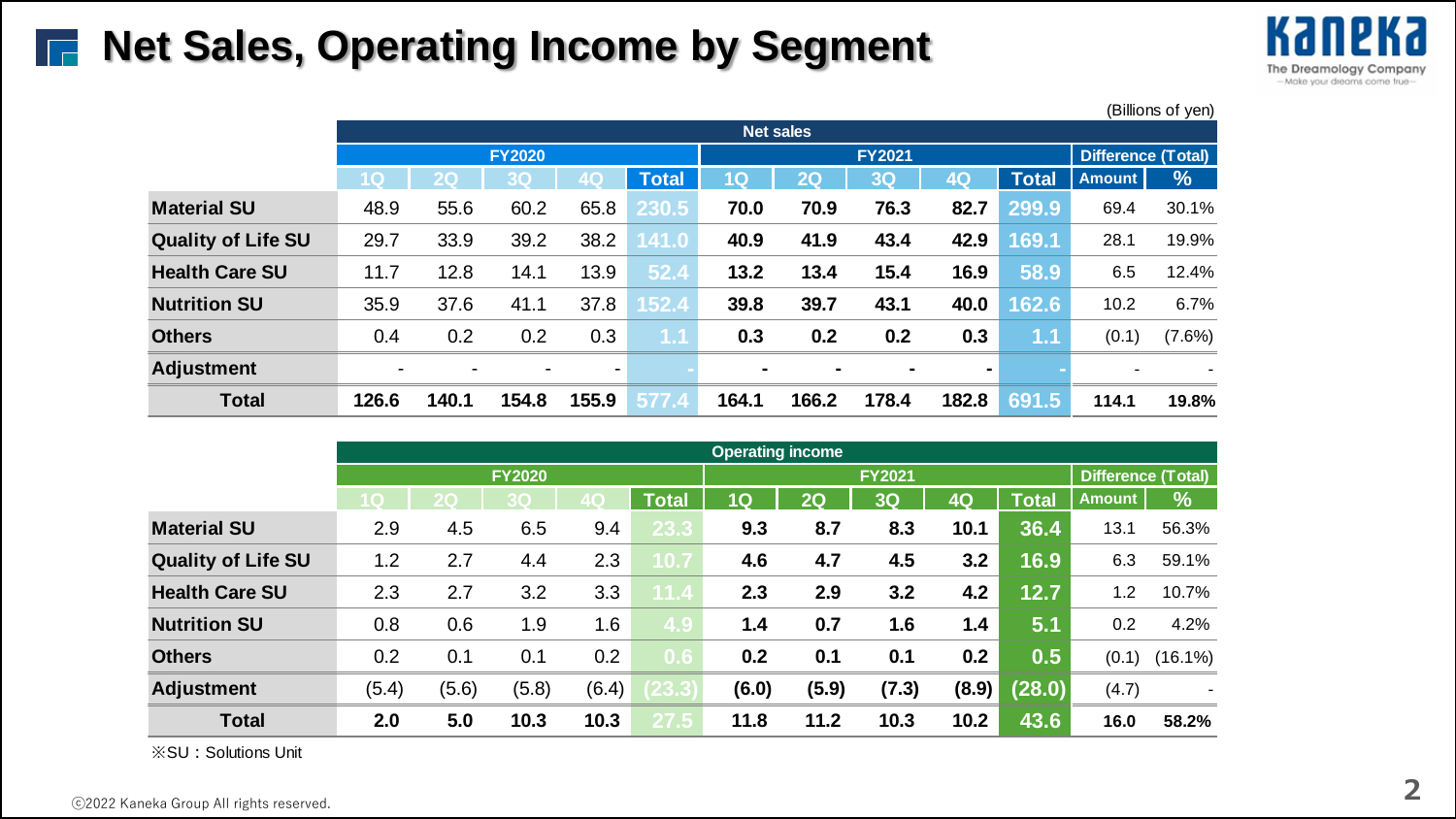# **The Two Remarks about Business Performance of Kaneka Group**



### (Driving Profit Growth through Both Overseas Operations and Portfolio Transformation)

①Successful Overseas Operations

The global economy is recovering well, and the overseas sales ratio recorded an all-time high of 45%. Our operation performance managed from a "Global and Local" perspective emerged successfully, serving as a major driving force behind the substantial increases in sales and profits.

- ➢ Overseas demands in material businesses, E & I Technology, Performance Fibers, Medical, Pharma, and Supplemental Nutrition built up momentum far surpassing what was seen before the pandemic. The frontline execution capabilities of our global network (Head Quarters in 3 major geographical regions of the world) pushed up global sales significantly.
- $\triangleright$  Spreads were expanded adroitly despite historical surges in raw materials and fuel prices in the third and forth quarters. Group-wide sales achieved a record high and the sales and profits increased in all business segments.

### ②Progress in the Portfolio Transformation

A positive economic cycle continues to evolve, with foundation businesses generating cash and leading-edge businesses steadily increasing profits.

- ➢ Leading-edge businesses: The sales and profits grew steadily for leading-edge businesses including Performance Polymers (MS) for Europe/U.S./Asia, new products for blood purification systems and catheters in Medical, small molecule pharmaceuticals and biopharmaceuticals in Pharma, nutritional supplements for the U.S. market, polyimide products used in smartphones and PCs and resin for acrylic films used in large-screen TVs in E & I and high-efficiency photovoltaic module products due to the tailwind of growing demand for renewable energy.
- ➢ Foundation businesses: Orders surpassing our production capacity in areas such as Vinyls and Chlor-Alkali, Performance Polymers (MOD) and Performance Fibers as well as capability for generating cash enable us to transform our business portfolio steadily.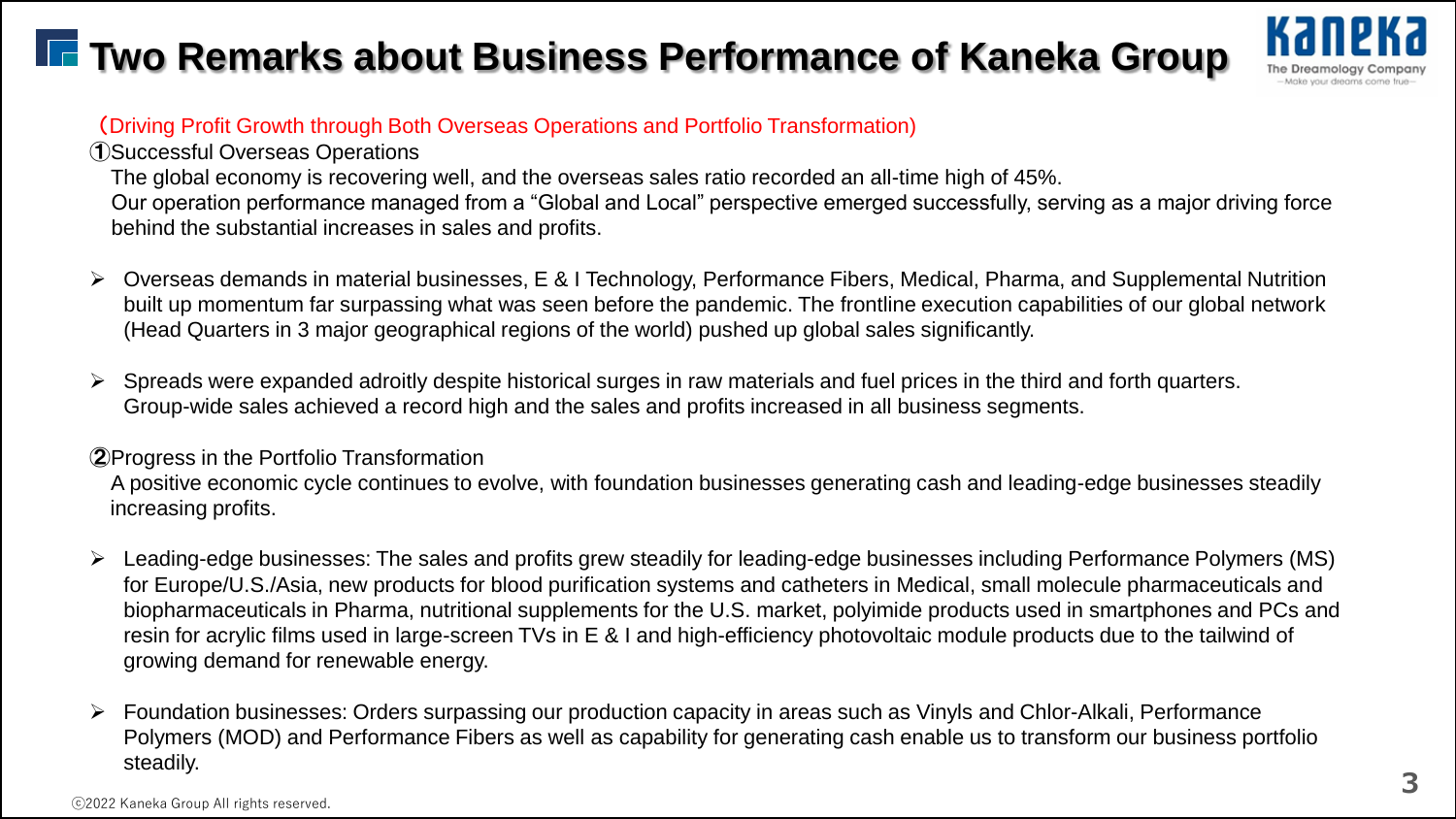# **Business Performance by Segment (Material Solutions Unit)**



**Net sales ¥299.9 billion** 【**up 30.1% YoY**】

**Operating income ¥36.4 billion** 【**up 56.3% YoY**】





### Vinyls and Chlor-Alkali

➢ Demand continued to expand rapidly in Asian markets. The overseas market prices rose and contributed to profit growth.

#### Performance Polymers (MOD)

- ➢ Demand has been strong in Europe, the U.S. and Asia. Sales of non-PVC applications (automobiles, PCs and home electronics) are growing globally.
- ➢ Our global supply chain consisting of 4 locations has displayed its strengths, and we have turned pain into gain amid global supply chain disruptions.

### Performance Polymers (MS)

- Demand has continued to increase in Europe and the U.S., and the business is expanding into new markets – e.g. construction applications – in Asia.
- $\triangleright$  In anticipation of surging demand going forward, we will rapidly ramp up production capacity at each manufacturing site to be ready for surging demand.

#### Green Planet

- We decided to significantly increase production capacity. We will improve productivity and reduce cost to drive the evolution of our production technology with the aim of additional facility investment in the next phase.
- ➢ In Japan, the Plastic Resource Circulation Act has stimulated major demand. Inquiries for cutlery applications, etc. from hotels, convenience stores and others have increased rapidly.
- $\triangleright$  There are major joint development projects with international brand holders.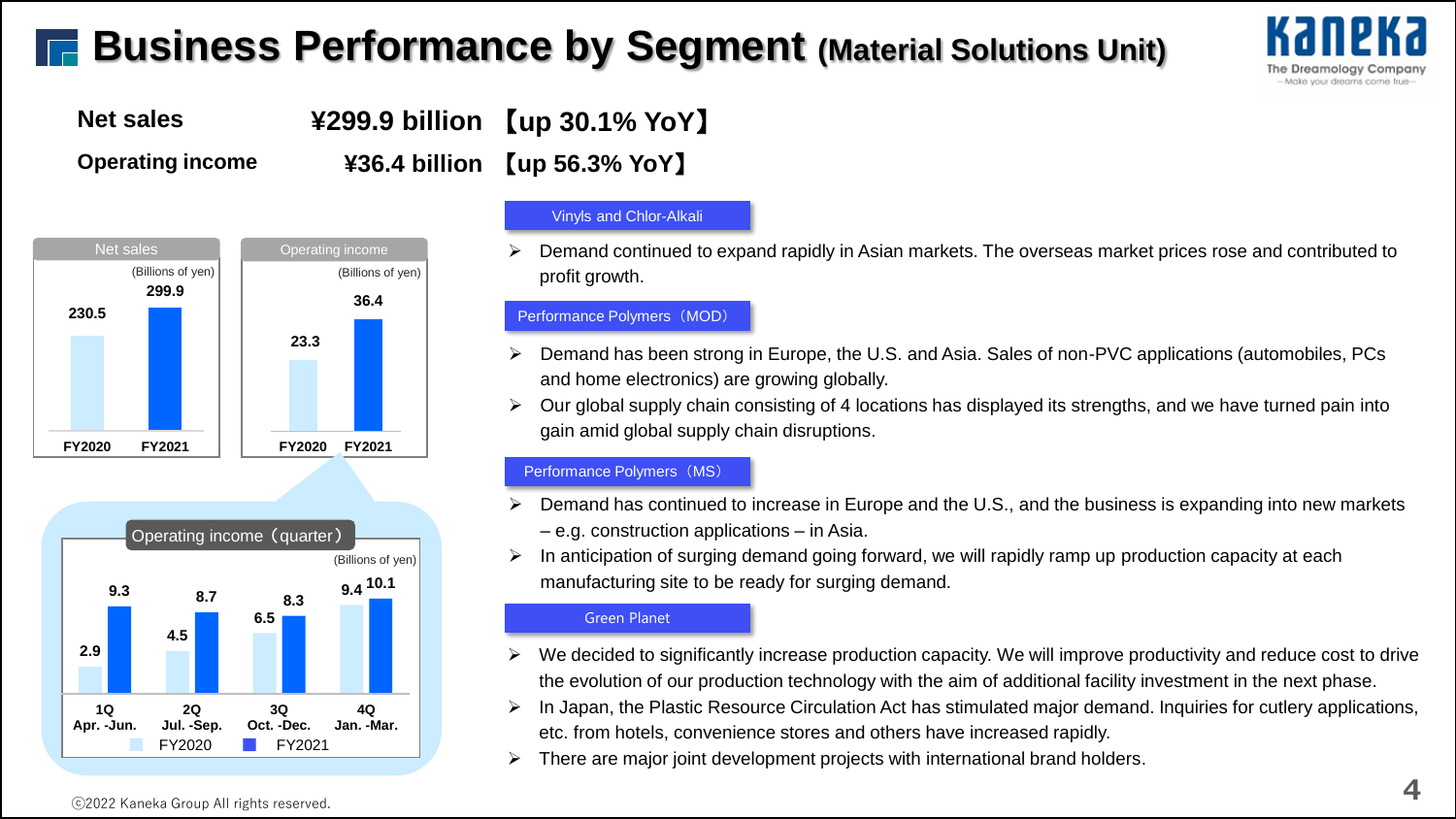# **Business Performance by Segment (Quality of Life Solutions Unit) N**



**Net sales ¥169.1 billion** 【**up 19.9% YoY**】 **Operating income ¥16.9 billion** 【**up 59.1% YoY**】





#### Foam & Residential Techs

- Expandable polystyrene resin and extruded polystyrene foam boards were heavily impacted by factors such as surging raw material and fuel prices. Recovery in demand is slow for polyolefin foam as automobile production continues to decrease globally.
- Tack Pack contributed to the safe transportation of COVID-19 vaccines at a low temperature.

#### PV & Energy management

- Sales of residential high-efficiency photovoltaic module products increased due to a growing load rate.
- ➢ Demand is accelerating for "electricity generating windows (see-through photovoltaic modules)" and "electricity generating walls (wall-mounted solar panels)" suitable for making zero-energy building (ZEB) more prevalent in society.
- ➢ The Japanese government decided to grant subsidies for the development of high-performance perovskite solar cells. The development towards the practical application will be accelerated.

#### E & I Technology

- Sales were strong concerning polyimide film/varnish for smartphones/OLED displays, and for acrylic film for large-screen TVs.
- We are considering ramping up the production capacity to meet this growing demand.

#### Performance Fibers

- ➢ Demand for hair accessory products for the African market has remained extremely strong.
- ➢ Demand for flame-retardant materials has followed a recovery path.
- ➢ Capacity upgrading is under consideration in order to respond to further growth in demand.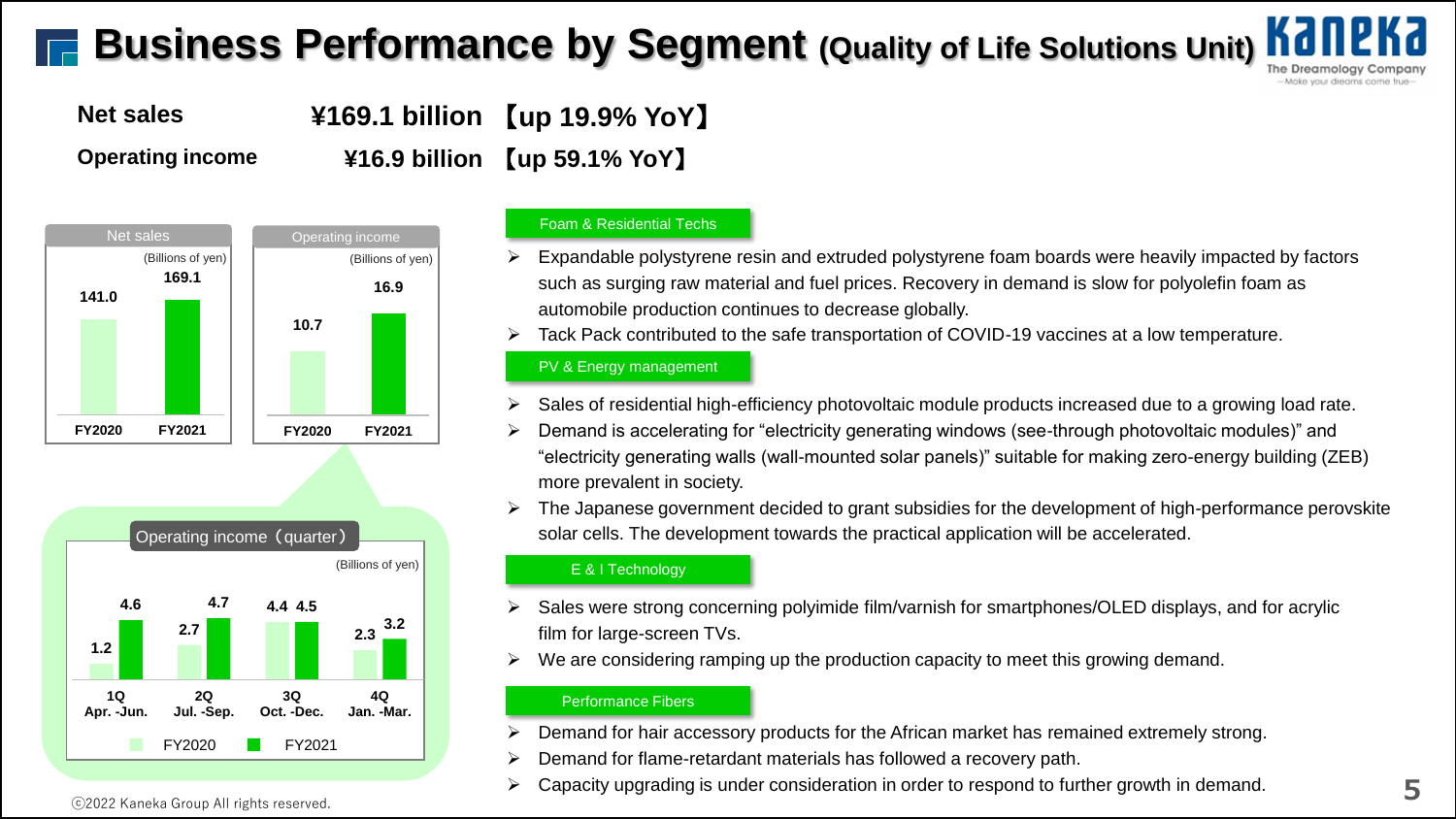# **F. Business Performance by Segment (Health Care Solutions Unit)**





**Operating income ¥12.7 billion** 【**up 10.7% YoY**】





- ➢ A new blood purification device for the treatment of arteriosclerosis obliterans (ASO) has shown high therapeutic effectiveness, resulting in a substantial increase in sales of this product.
- ➢ Making the most of our rapid development capabilities, we launched PCR testing kits that can detect COVID-19 variants, helping to prevent the spread of infection.
- ➢ We decided to build a new manufacturing site with cutting-edge technology for the production of medical devices that realizes zero field operations. We will accelerate the global expansion of the medical equipment business.

#### (Billions of yen) Operating income (quarter) ■ FY2020 ■ FY2021 **2.3 2.7 3.2 3.3 2.3 2.9 3.2 4.2 1Q Apr. -Jun. 2Q Jul. -Sep. 3Q Oct. -Dec. 4Q Jan. -Mar.**

#### Pharma

- ➢ For biopharmaceuticals, contract manufacturing of COVID-19 vaccines on expanded production lines at Kaneka Eurogentec S.A. contributed to business results. Research reagents as well as testing and diagnostic services also performed strongly.
- ➢ In small molecule pharmaceuticals, sales related to a large new project for an antiviral drug commenced and contributed to business results.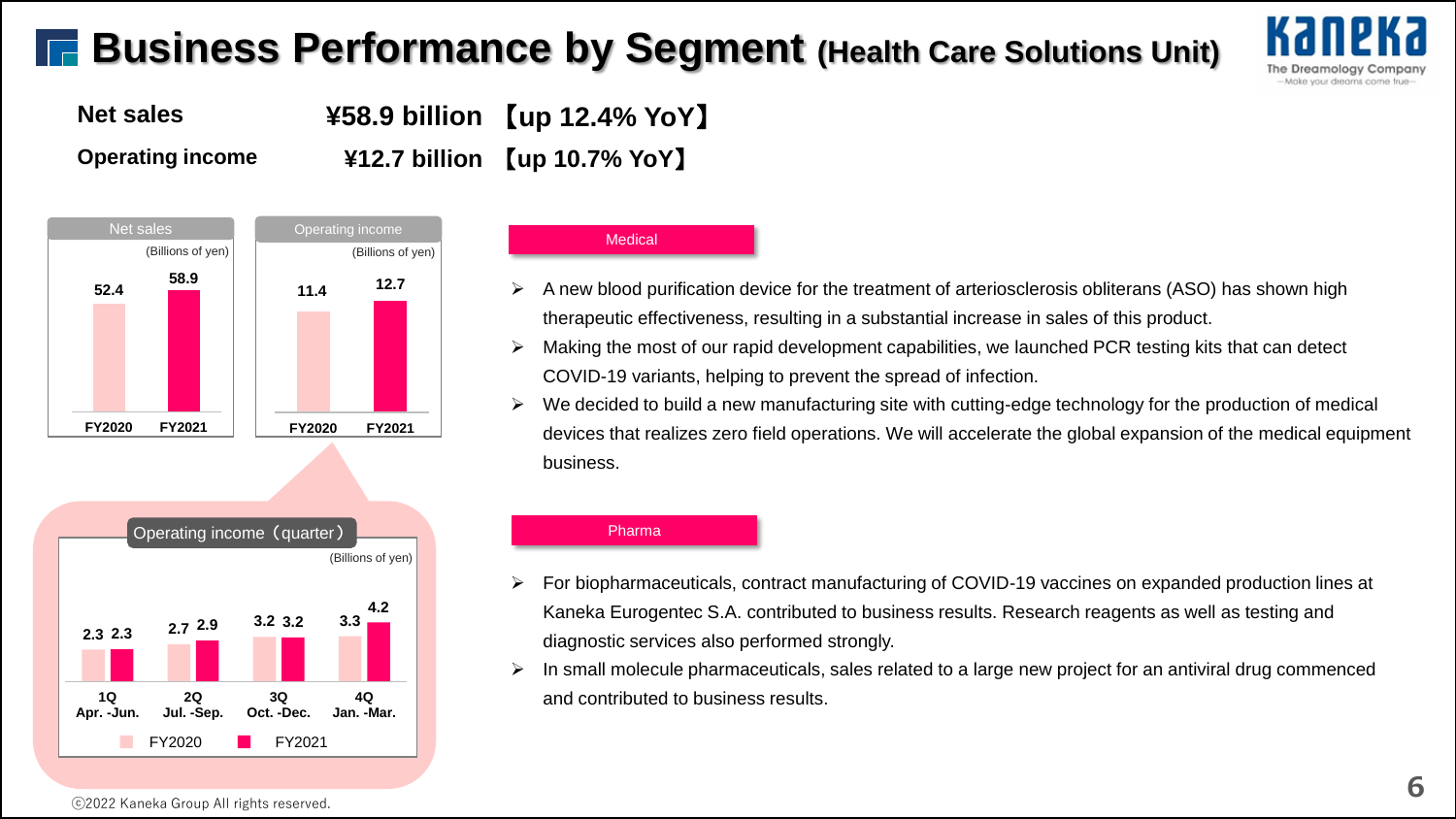# **Business Performance by Segment (Nutrition Solutions Unit)**





**Operating income ¥5.1 billion** 【**up 4.2**% **YoY**】





### Supplemental Nutrition

- Sales of the active form of coenzyme Q10 were favorable, reflecting a heightened awareness of the importance of increasing immunity.
- ➢ In Japan, the "Watashi no Chikara (My Energy)™" series of products containing the active form of coenzyme Q10 obtained new function claims. The product lineup has been enhanced.
- ➢ The probiotics business is gaining market recognition in the U.S., making progress on strengthening production system and increasing repeated orders.

#### Foods & Agris

- ➢ This segment was greatly affected by the significant increase in raw material prices including oil and fat.
- ➢ "panmusubi ," a newly launched mall-type e-commerce site, has proven popular. Together with "Milk for Bread", "Belgian Yogurt" and "Q10 Yogurt," we will strongly promote media strategies covering SNS and other media channels.
- ➢ The organic dairy farming and dairy products business has also been met with strong popularity, and we are currently considering enhancing the production system.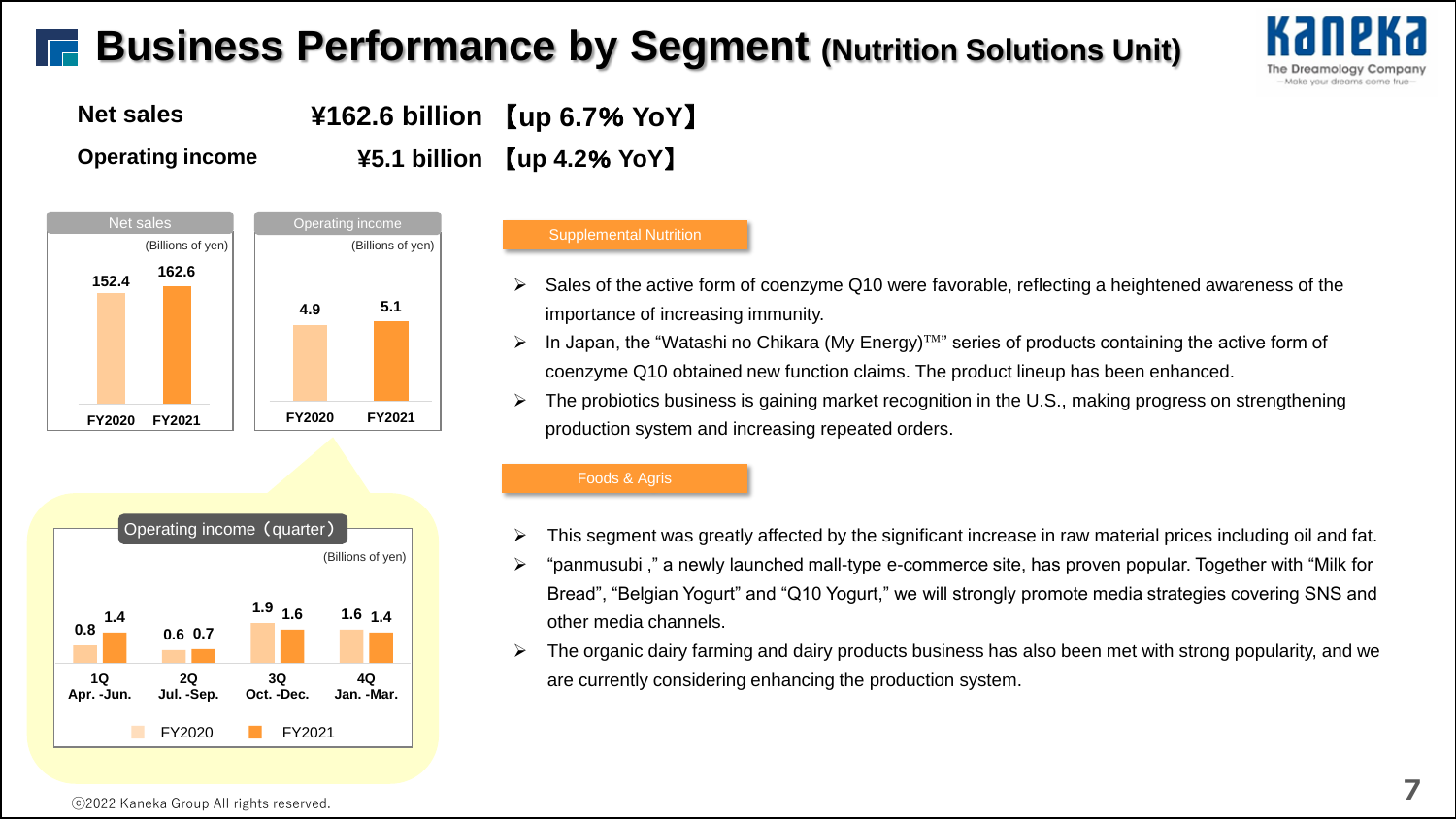

|                                         |                   |                   | (Billions of yen) |
|-----------------------------------------|-------------------|-------------------|-------------------|
|                                         | March 31,<br>2021 | March 31,<br>2022 | <b>Difference</b> |
| <b>Assets</b>                           |                   |                   |                   |
| <b>Current Assets</b>                   | 309.0             | 362.9             | 53.9              |
| <b>Noncurrent Asssets</b>               | 358.4             | 364.0             | 5.6               |
| <b>Total assets</b>                     | 667.4             | 727.0             | 59.5              |
| <b>Liabilities</b>                      |                   |                   |                   |
| Interest bearing debt                   | 118.2             | 127.6             | 9.4               |
| <b>Others</b>                           | 168.1             | 187.1             | 19.0              |
| <b>Total liabilities</b>                | 286.4             | 314.8             | 28.4              |
| <b>Net assets</b>                       |                   |                   |                   |
| <b>Shareholders' equity</b>             | 357.1             | 387.2             | 30.1              |
| <b>Others</b>                           | 23.9              | 25.1              | 1.1               |
| <b>Total net assets</b>                 | 381.0             | 412.2             | 31.2              |
| <b>Total liabilities and net assets</b> | 667.4             | 727.0             | 59.5              |
| <b>Shareholders' equity ratio</b>       | 53.5%             | 53.3%             |                   |
| Net assets per share                    | ¥5,473.85         | ¥5,934.36         |                   |

\* Shareholders' equity : Net assets deducting Noncontrolling interests and Subscription rights to shares

- ➢ Total assets increased, mainly due to a rise in notes and accounts receivable-trade and inventory assets.
- ➢ Liabilities increased, mainly due to a rise in notes and accounts payable-trade.
- ➢ Net assets increased, mainly due to a rise in retained earnings and foreign currency translation adjustment.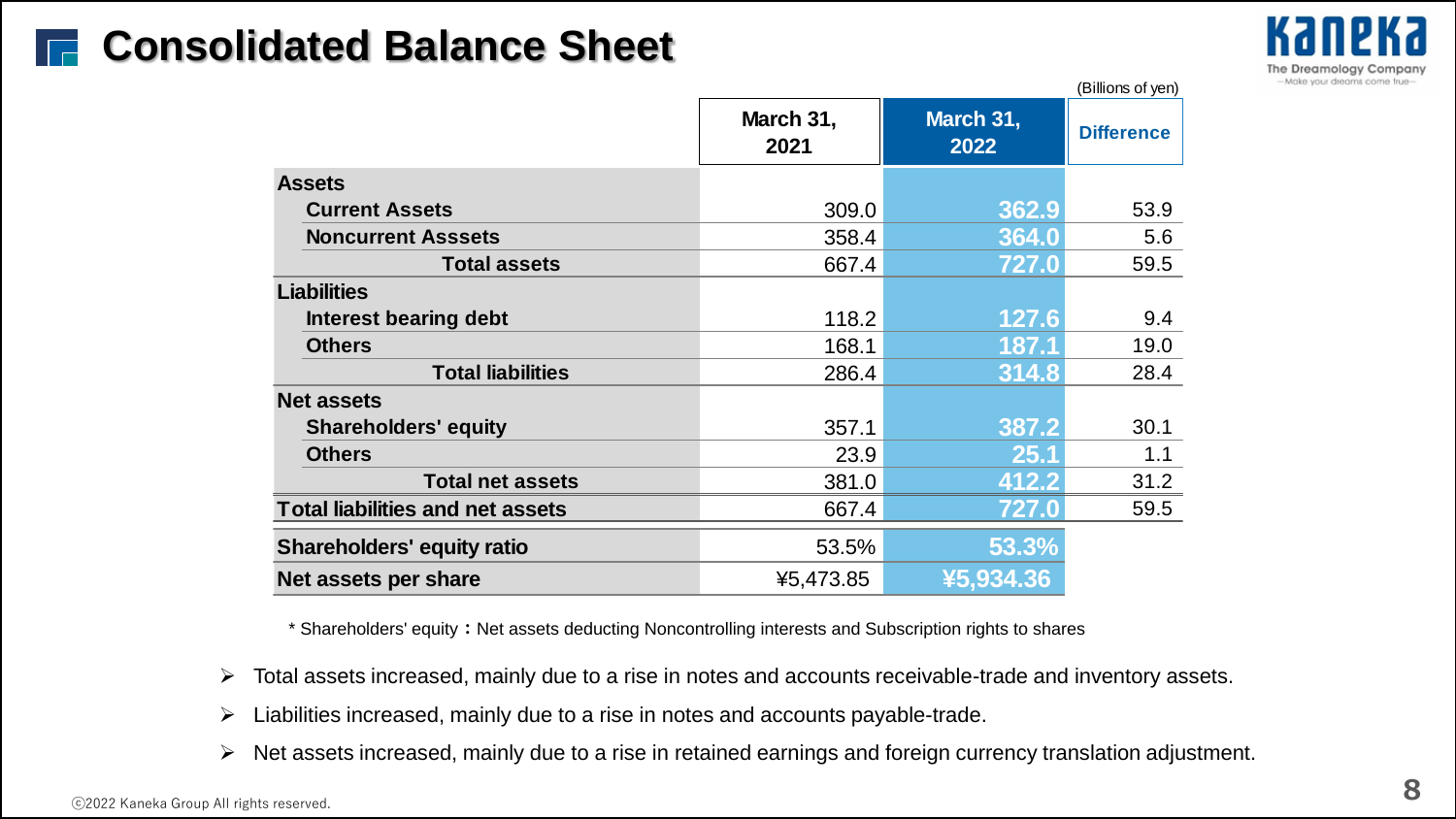

|                                                          |                            | (Billions of yen)         |
|----------------------------------------------------------|----------------------------|---------------------------|
|                                                          | <b>FY2020</b><br>Apr.-Mar. | <b>FY2021</b><br>Apr.-Mar |
| <b>Cash flows from operating activities</b>              | 74.0                       | 34.1                      |
| <b>Cash flows from investing activities</b>              | (43.2)                     | (39.6)                    |
| <b>Free cash flow</b>                                    | 30.8                       | (5.5                      |
| <b>Cash flows from financing activities</b>              | (21.9)                     |                           |
| Net increase (decrease) in cash and cash equivalents (*) | 8.8                        | (5.6)                     |
| Cash and cash equivalents at end of period               | 46.4                       |                           |

\* Including Effect of exchange rate change on cash and cash equivalents and Increase (decrease) in cash and cash equivalents resulting from change of scope of consolidation.

➢ Net cash provided by operating activities was ¥34.1 billion, mainly due to income before income taxes and depreciation and amortization.

- ➢ Net cash used in investing activities amounted to ¥39.6 billion, mainly owing to purchase of property, plant and equipment.
- ➢ Net cash used in financing activities came to ¥1.1 billion, mainly owing to cash dividends.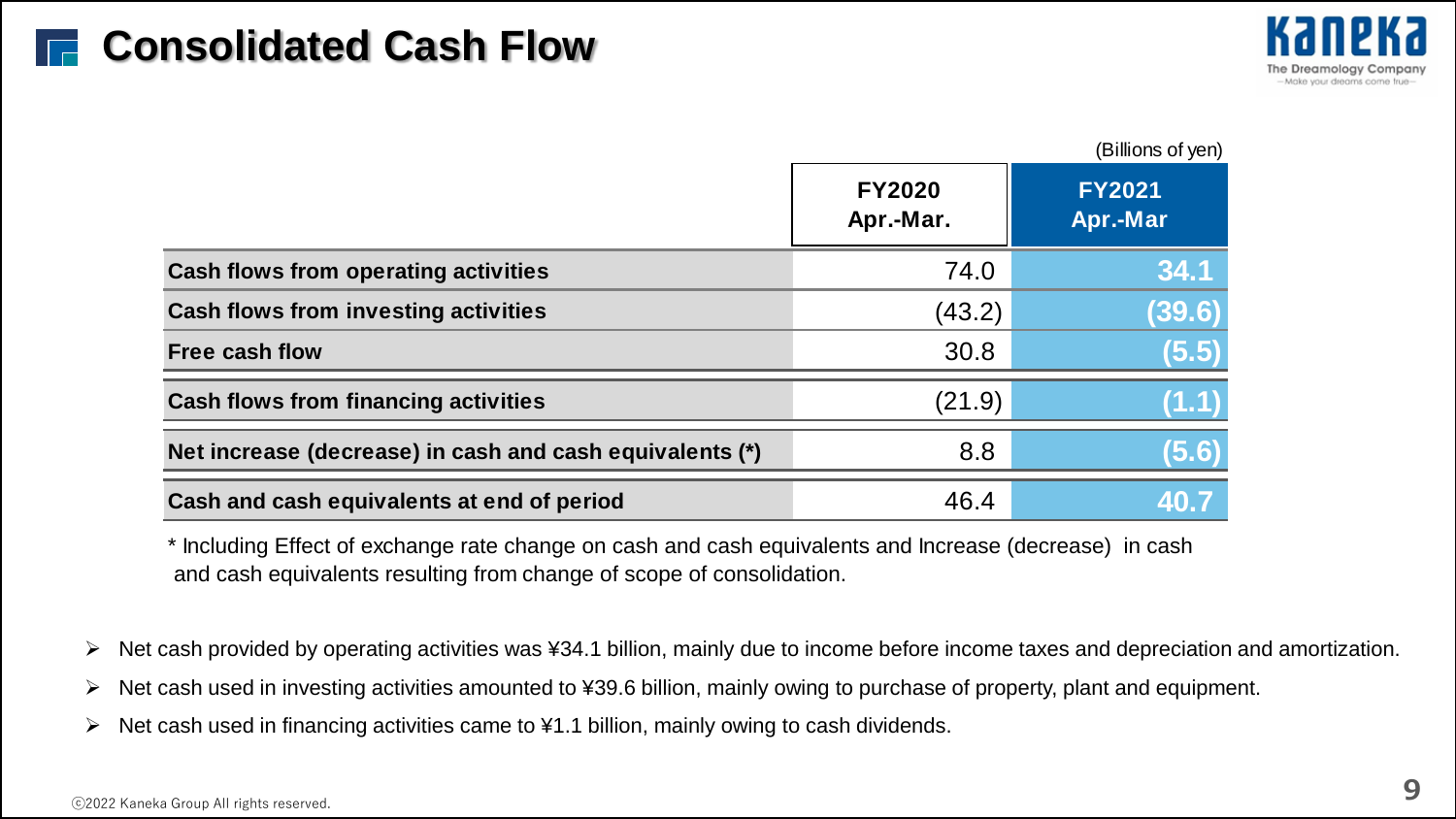# **E.** Consolidated Business Forecasts



### (Adaptability is the Keyword for Overcoming the Challenges of Uncertainty.)

- ➢ The International Monetary Fund (IMF) lowered its forecast for global GDP growth in 2022 to 3.6%. The world is likely to see the global economic recovery trend start to lose steam due to the long fight against the COVID-19 pandemic and the war in Ukraine.
- ➢ Evolution of science/technology and innovation are accelerating. We will preserve the global environment and contribute to the sustainable recovery of our humanity.
- ➢ The research and development efforts we have made over many years are starting to open the doors of possibility and hope toward solving the world's issues. Adaptability, which enables swift responses to change, is a matter of Kaneka's existence as a going concern.

### (An Excited and Exhilarated Trial & Error Experiment Driven Company)

- ➢ Foundation businesses develop new technologies from fresh perspectives to be transformed into leading-edge businesses.
- Unknown worlds lie not only far beyond what we know, but they can also be found right at our feet. The new domains that leading-edge businesses are trying to grow do not involve looking beyond the horizon and seeing what is unknown. Our researchers do not stay in safe places they already know, but they make a habit of taking bold steps beyond the horizon every day.
- The boundless wonder and adventure of chemistry While remaining aware of the need to shift domains and move into new frontiers, Kaneka continues to transform itself through unique technologies and attach great importance to Kaneka's scientific mindset.
- In the current fiscal year, Performance Polymers (MS) was included in leading-edge businesses.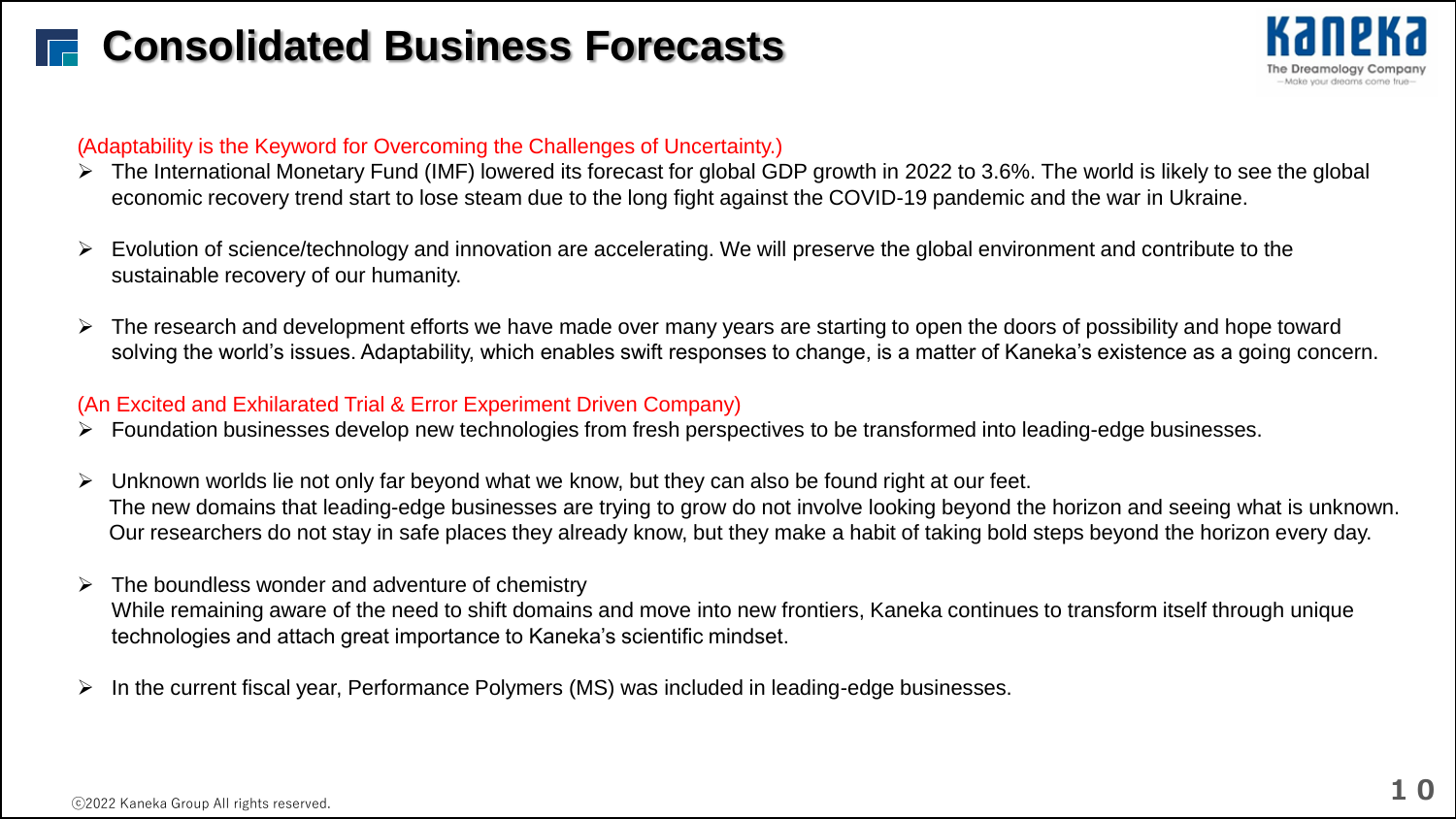# **Consolidated Business Forecasts**



Diagram of ESG Promotion System

The Engine of Sustainability Management

**ESG Integrated Report Bureau Compliance Committee Safety Committee** 

DX & Carbon Neutral Committee

**Work Culture Committee Diversity Committee** 

**Secretariat Division** 

**Investor & Public Relations Department** 

**General Affairs (Stakeholders Relations) Department** 

**Science Communications Bureau** 

**Task Force** 

### (We Continued to Pursue Human Driven Management This Year. We Will Strengthen This Approach.)

- ➢ One of the major changes in our hearts and minds has been that we are starting to think that viruses are also living creatures.
- ➢ Carbon neutrality and global environmental issues have provided the opportunity to recognize that the realization of a sustainable society is the world's shared theme.
- ➢ We have established a task force to serve as the Engine of Sustainability Management. As part of efforts to realize human driven management, ESG management is strengthened and accelerated.

### (Consolidated Performance Forecasts for the Fiscal Year Ended March 31, 2023)

- ➢ We have actively allocated management resources to research and development activities while strengthening foundation businesses which generate cash. We have made progress in the development of innovative technology and have initiated the social implementation of unique products and technologies.
- ➢ In leading-edge businesses, particularly in the Health Care SU, sales are expected to grow for new blood purification devices and catheter products in Medical, biopharmaceuticals and small molecule pharmaceuticals in Pharma, as well as polyimide products for smartphones and resins for optical film in E & I Technology in the Quality of Life SU.
- ➢ In foundation businesses, demand will remain very strong. Raw materials are experiencing volatility and could be swayed by crude oil market conditions.

The supply-demand balance for Vinyls and Chlor-Alkali will remain tight, and the market conditions will maintain a steady trend. In Modifiers, we expect that the improved business environment will remain in place, supported by growing demand due to economic recovery in Europe and the U.S. in addition to portfolio transformation. In Performance Fibers, growth in sales will continue mainly in Africa.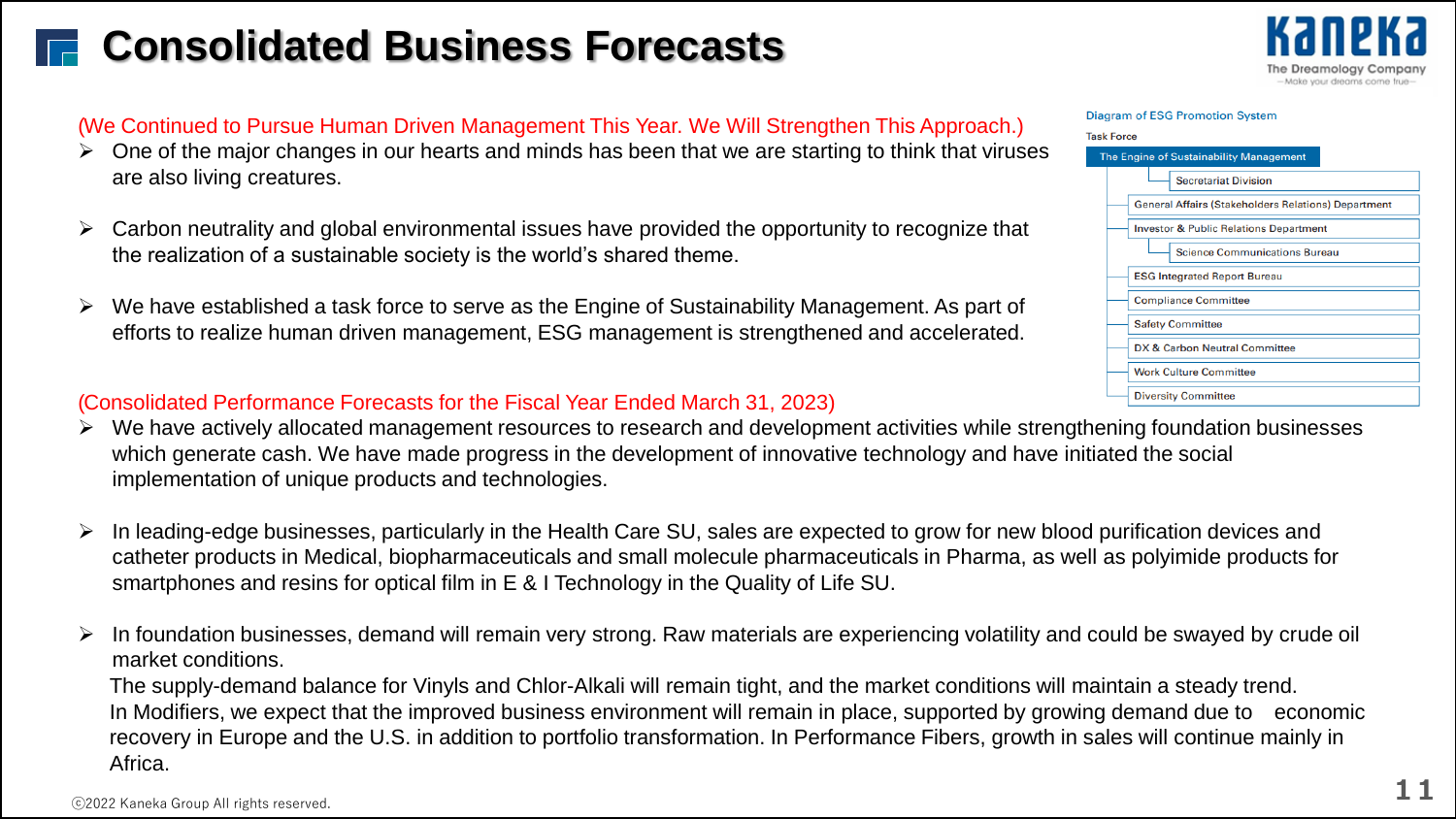# **THE Consolidated Business Forecasts**



|                                             | <b>FY2021</b> | <b>FY2022</b>   | <b>Difference</b> |         |  |  |  |
|---------------------------------------------|---------------|-----------------|-------------------|---------|--|--|--|
|                                             | <b>Result</b> | <b>Forecast</b> | <b>Amount</b>     | %       |  |  |  |
| <b>Net sales</b>                            | 691.5         | 740.0           | 48.5              | $7.0\%$ |  |  |  |
| <b>Operating income</b>                     | 43.6          | 48.0            | 4.4               | 10.2%   |  |  |  |
| <b>Ordinary income</b>                      | 40.8          | 43.0            | 2.2               | 5.3%    |  |  |  |
| Net income attributable to owners of parent | 26.5          | 28.0            | 1.5               | 5.7%    |  |  |  |
| Net income per share                        | ¥406.01       | ¥420.60         | ¥14.59            |         |  |  |  |

\* The forecasts are based on exchange rates of ¥120 to the U.S. dollar, ¥135 to the euro and a domestic naphtha price of ¥80,000 per kiloliter.

(Billions of yen)

(Billions of yen)

|                               |               | <b>Net sales</b> |                   |               | <b>Operating income</b> |               |                   |               |   |
|-------------------------------|---------------|------------------|-------------------|---------------|-------------------------|---------------|-------------------|---------------|---|
|                               | <b>FY2021</b> | <b>FY2022</b>    | <b>Difference</b> |               | <b>FY2021</b>           | <b>FY2022</b> | <b>Difference</b> |               |   |
|                               | <b>Result</b> | <b>Forecast</b>  | <b>Amount</b>     | $\frac{9}{6}$ | <b>Result</b>           |               | <b>Forecast</b>   | <b>Amount</b> | % |
| <b>Material SU</b>            | 299.9         | 320.0            | 20.1              | 6.7%          | 36.4                    | 34.0          | (2.4)             | $(6.6\%)$     |   |
| <b>Quality of Life SU</b>     | 169.1         | 185.0            | 15.9              | 9.4%          | 16.9                    | 20.5          | 3.6               | 21.0%         |   |
| <b>Health Care SU</b>         | 58.9          | 69.5             | 10.6              | 17.9%         | 12.7                    | 15.8          | 3.1               | 24.8%         |   |
| <b>Nutrition SU</b>           | 162.6         | 164.5            | 1.9               | 1.2%          | 5.1                     | 6.8           | 1.7               | 33.7%         |   |
| <b>Others</b>                 | 1.1           | 1.0              | (0.1)             | $(5.9\%)$     | 0.5                     | 0.5           | (0.0)             | $(0.3\%)$     |   |
| <b>Adjustment</b>             |               |                  |                   |               | (28.0)                  | (29.6)        | (1.6)             |               |   |
| <b>Total</b>                  | 691.5         | 740.0            | 48.5              | 7.0%          | 43.6                    | 48.0          | 4.4               | 10.2%         |   |
| <b>*SU: Solutions Unit</b>    |               |                  |                   |               |                         |               |                   |               |   |
| ka Group All rights reserved. |               |                  |                   |               |                         |               |                   |               |   |